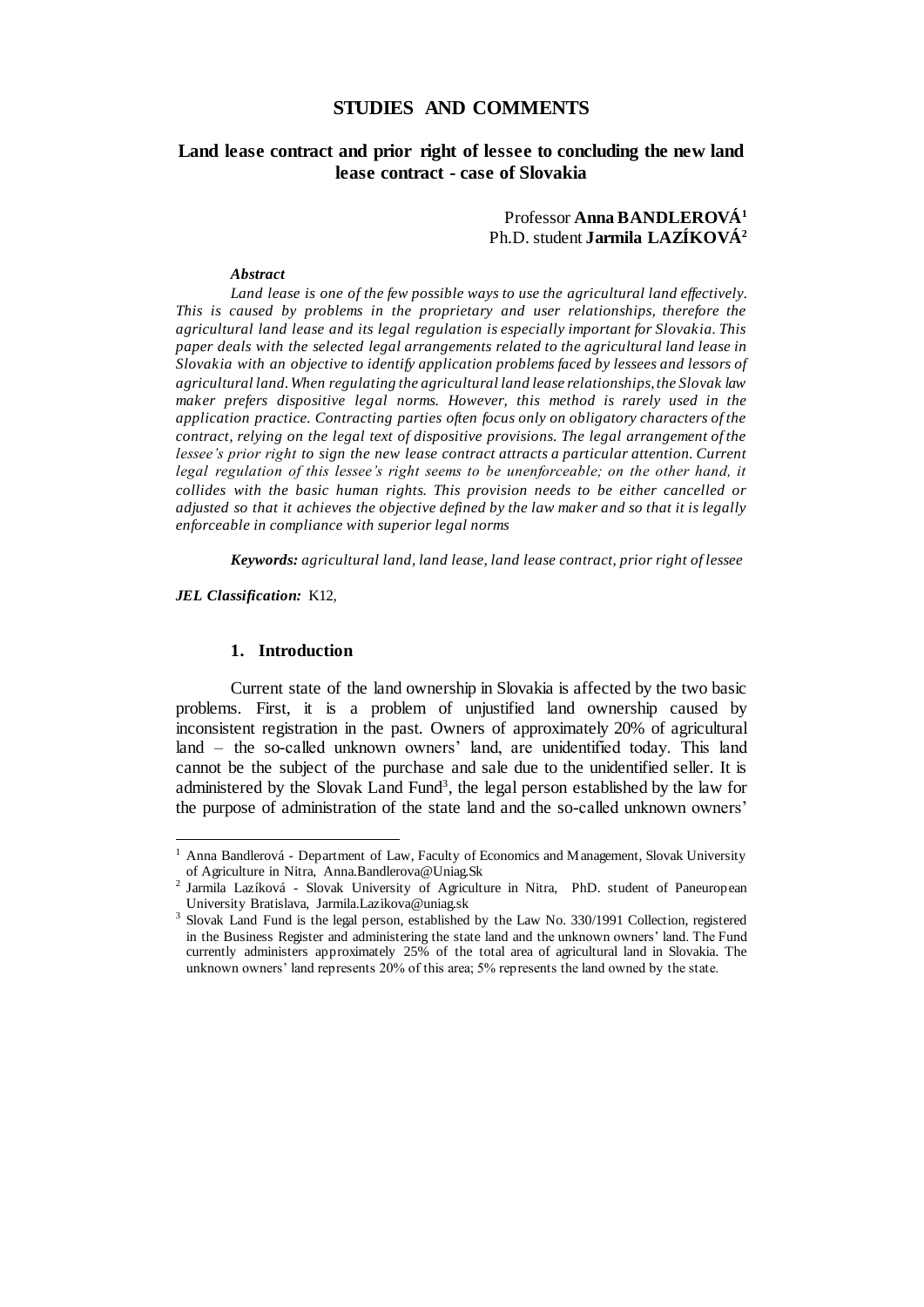land.<sup>4</sup>Second, there is a problem of extreme fragmentation of the land ownership manifested in two ways - in fragmentation of the ownership right towards the land and in technical fragmentation. Fragmentation of the proprietary right is characterised by a high number of land co – owners  $(12 - 15)$  co – owners per 0.45 ha of land)<sup>5</sup> and a very low average area of the land ownership per one owner (often in ten-thousandths). Technical fragmentation is manifested through scattered small area lands owned by the same owner in the terrain and through the limited access, or through no access of the owner to this land. These problems cause that the major area of the land (it is estimated that around 90% of the agricultural land) is the subject of lease. Owners and the Slovak Land Fund let this land on a lease for agricultural subjects (agricultural cooperatives, agricultural commercial corporations, or farmers). Therefore, the legal regulation of agricultural land lease and its individual legal arrangements require the attention of Slovak law maker, too. The paper deals with the selected legal arrangements related to the agricultural land lease in Slovakia with an objective to identify application problems faced by the agricultural land owners as well as agricultural subjects farming on the leased land.

### **2. Lease contract**

Lease contract is regulated in the  $\S$  663 – 684 of the Civil Code. However, Law No. 504/2003 Collection on lease of the agricultural land, farm and forest land and amending some laws (hereinafter as Law on lease of agricultural land) has been especially adopted as an independent legal document for the land lease purpose, performing as a special legislation (*lex specialis*) towards the Civil Code. Law on lease of agricultural land regulates the agricultural land lease in two different situations:

- land lease for agricultural purposes where the law maker assumes the "short-term, disposable and occasional lease of smaller and consistent areas;"<sup>6</sup> ;
- land lease for agricultural purposes inconducting a business, assuming the land use for agricultural production where substantial expenditures for land maintenance and restoration, soil fertility increase, plant production effective technics, transport, manipulation, and for constructions and infrastructure are required.<sup>7</sup>

Lease contract is the contract in which the *lessor undertakes to leave property to the lessee for consideration to use or to gain proceeds from the property on a temporary basis* (§ 663 of the Civil Code). Temporary nature and

 4 Unknown owner is either the owner, whose name is known, but his place of residence or domicile is not known - the most, or the owner is not known, for example because the land book in the village was lost.

<sup>&</sup>lt;sup>5</sup> The explanatory memorandum to the Law No. 504/2003 Collection, p. 6-7.

<sup>&</sup>lt;sup>6</sup> The explanatory memorandum to the Law No. 504/2003 Collection, p. 5.

<sup>&</sup>lt;sup>7</sup> The explanatory memorandum to the Law No. 504/2003 Collection, p. 5.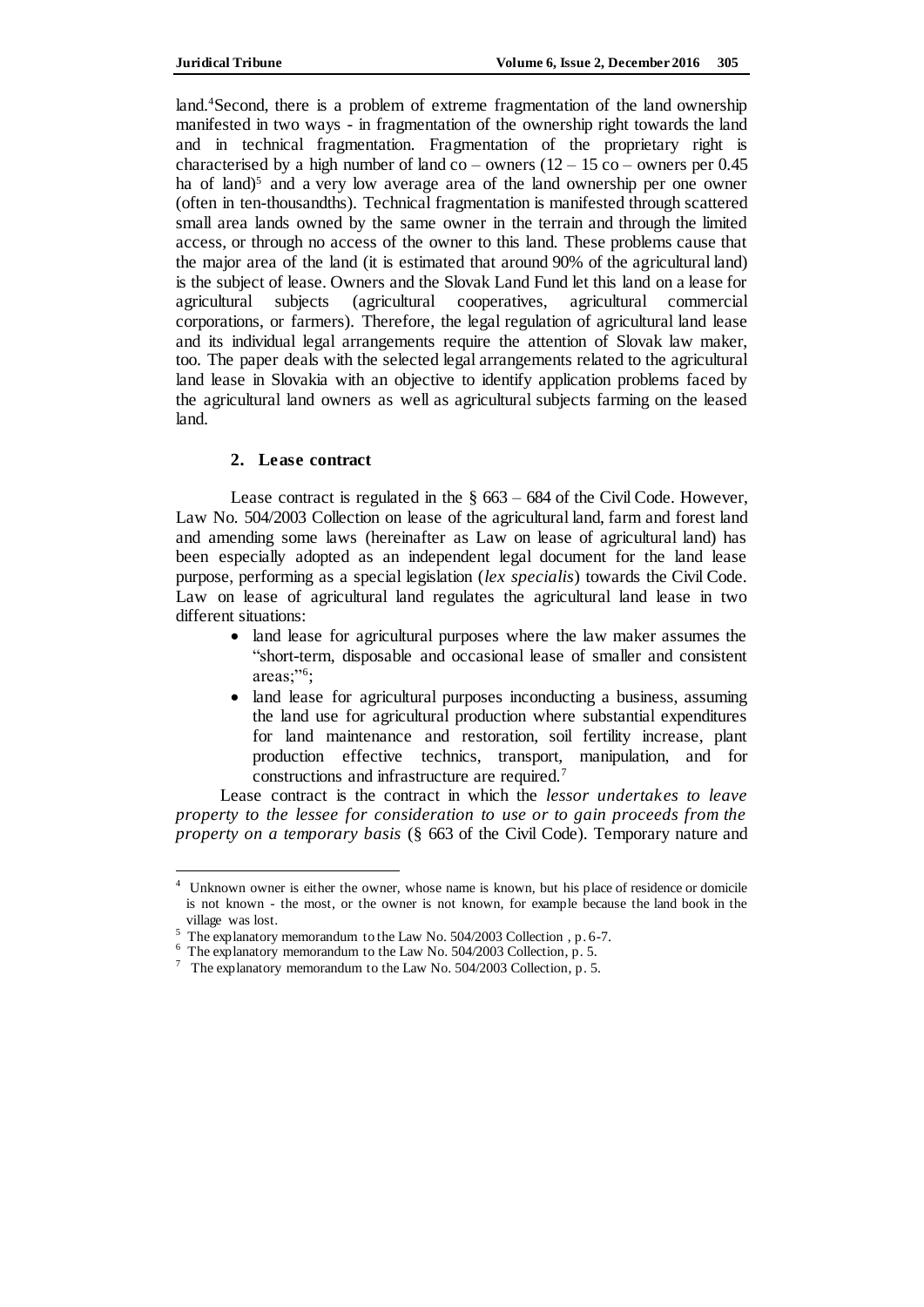repay ability are substantial characters of the lease contract. The lease contract can be negotiated as the fixed-term contract through defining the "duration or using purpose"<sup>8</sup>or as the perpetual lease when the lease can be terminated, for example, through the agreement reached by contracting parties or through the notice. Repay ability of the contractual relationship is manifested in obligation of the lessee to pay the rent agreed in the lease contract or the rent commonly paid in the monetary form or in kind. However, other consideration, for example, leaving the different matter to be used by the lessor, is not excluded.

Civil Code does not require the lease contract to be concluded in a written form. However, in case of agricultural land lease it is necessary to take into consideration the Law on lease of agricultural land regulating the land lease in two different situations. In compliance with the second part of this Law, i.e. in case of land lease for agricultural purposes in conducting a business, in provision of the § 14 paragraph 1 the law maker requires the written form. It follows that the lessee is obliged to conclude with the lessor the lease contract for agricultural purposes in conducting a business in the written form; otherwise the legal act is not valid.

#### **3. Essential terms of the lease contract**

Each lease contract must consist of three essential terms: (1) definition of contracting parties (lessee, lessor) (2) subject of the lease and (3) repayment commitment.

#### *3.1. Contracting parties*

 $\overline{a}$ 

Lessee, i.e. the person using the subject of the lease, and lessor, i.e. the person providing the matter to be used by the lessee, are subjects of the lease relationship. Lessee and lessor can be the natural persons regardless their nationality and the legal persons regardless the law of the country in which they have been established. By other words, even strangers have right to conclude the agricultural land lease contract in Slovakia regardless they come from Member States or from third countries.

If the subject of the lease is in the tenancy in common, majority of the coowners' votes calculated in accordance with the size of interests is required for the land lease conclusion. In case of the equal number of votes or when the majority is not achieved, the court may decide based on the suggestion of any co-owner.

If the subject of the lease relationship is in the estate by the entirety, approval of both husband and wife is required; otherwise the legal act is not valid.

In case the ownership of the leased matter is changed, the new owner enters rights and obligations, i.e. the legal status of the previous lessor, taking over all rights and obligations of the previous lessor. This, however, does not prevent the new lessor and lessee to reach the agreement on termination of the lease

<sup>8</sup> Lazar, J. et al. *Občianske právo hmotné*, Iura edition, Bratislava, 2006, p. 146.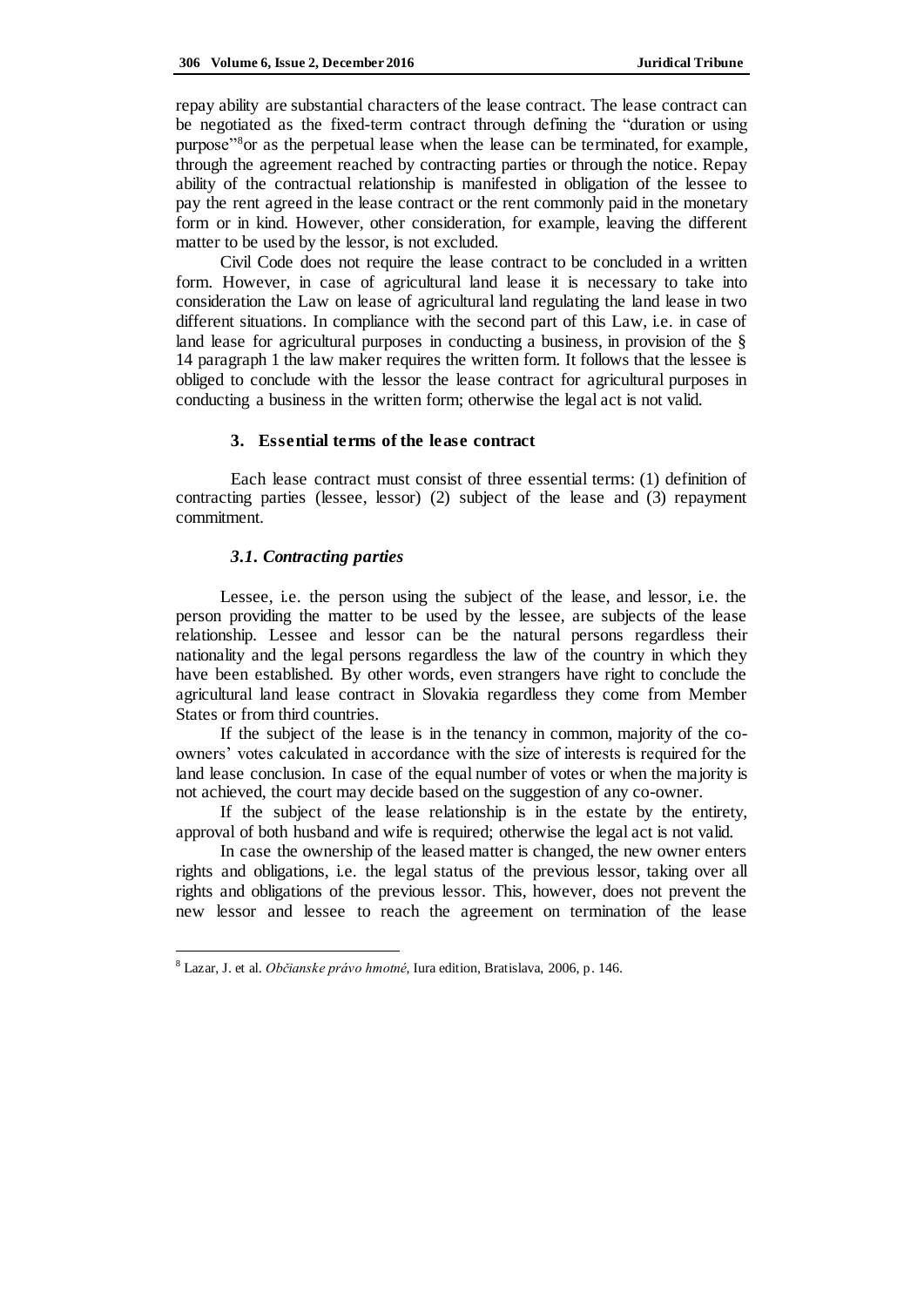relationship. When such agreement is not reached, the legislation allows the lessee (due to the change of the lessor) to terminate the contract in the term defined by the legislation or agreed in the lease contract. Concerning immovable properties, this right has only the lessee.

### *3.2. Subject of the lease contract*

When agricultural land is the subject of the lease, it is necessary to determine not only the type of the land or its area, but also in practice often omitted plot number, number of the document of title and the cadastral territory where the land is located. This omission is probably caused by relatively difficult extracting of individual types of land and their share from the cadastre, especially when high number of small area lands owned by one lessor is concerned. This, however, does not discharge the lessor or the lessee from their obligation precisely to identify the subject of the lease in the lease contract.

In accordance with the § 1 par. 2 of the Law on lease of agricultural land, agricultural land for lease purposes is:

- agricultural land or part of this land (arable land, vineyards, hopfields, orchards, gardens or permanent grasslands);
- land with the building for agricultural purposes;
- other land left for agricultural purposes or part of this land ("considering the private-legal point of view, the real economic use of the land is decisive instead of administrative-legal classification of the land or land type registered in the cadastre "9).

Emergence of the relationship towards the agricultural land lasting for at least five years must be announced to the relevant office which records this legal fact in the cadastre (§ 34 and subsequent of the cadastral Law No. 162/1995 Collection, as amended). Record is possible only when the immovable property document of title is created; otherwise the office gives the record proposal back to the proposer, as the record is not possible to be created. On the other hand, the office has no means to find out if the lessee respects the obligation to notify emergence of the lease relationship and if the land is really used by the lessee or by the owner. Therefore, it is almost impossible to find out what area of agricultural land in Slovakia is leased. There is no legal document directly obliging contracting parties to notify the relevant administrative body about the lease contract conclusion. Decree of the Ministry of Agriculture of the Slovak Republic No. 249/2008 Collection laying down details on keeping land records obliges the lessee to create the land record in accordance with cadastral territories, with a distinction being made between the land leased based on lease contracts, land managed in accordance with specific legislation (especially Law No. 229/1991 Collection modifying the so-called statutory lease) and land owned and managed by the owner. The record consists of three parts (the written part, the map, and the

 $\overline{a}$ <sup>9</sup>The explanatory memorandum to the Law No. 504/2003 Collection.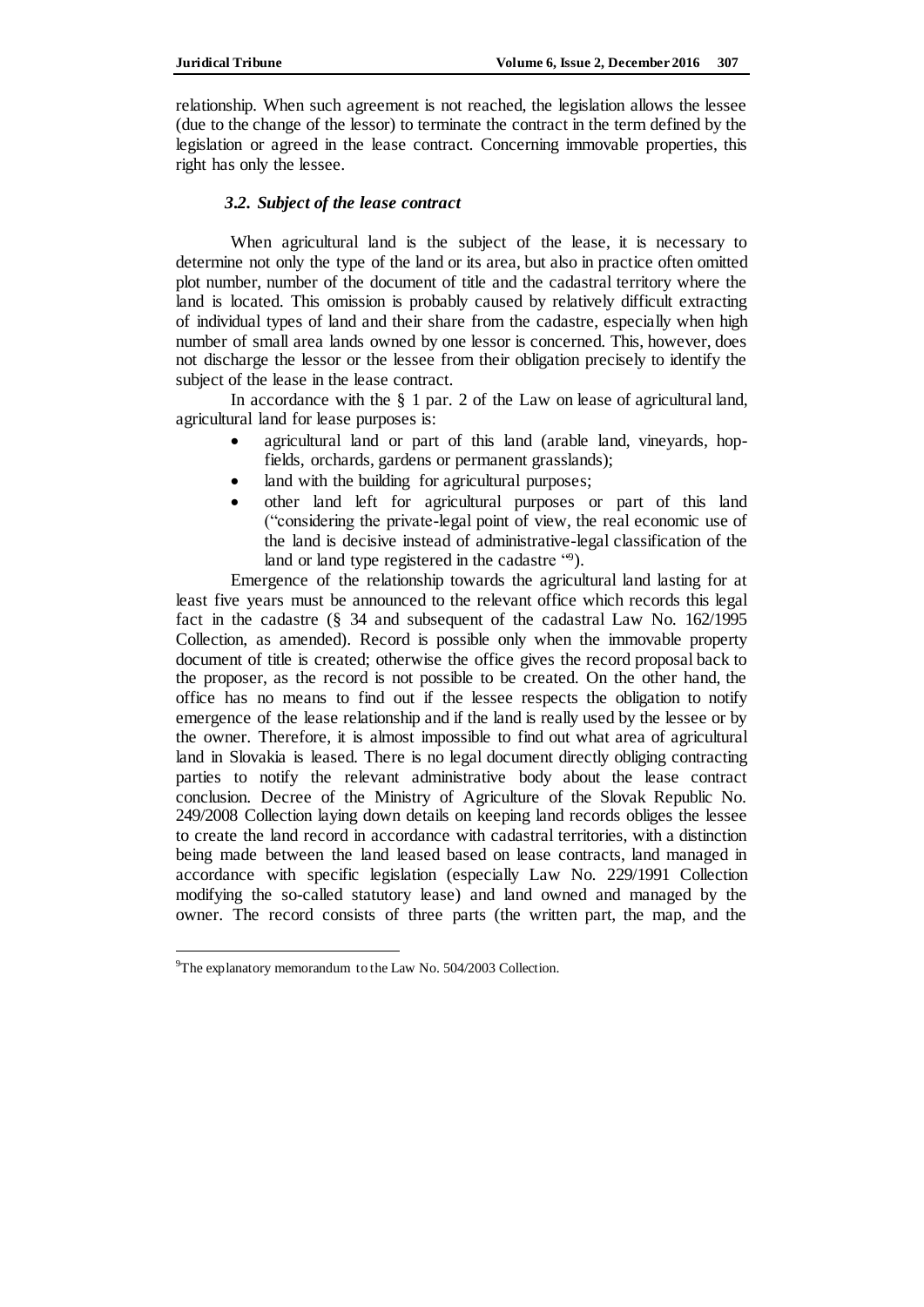collection of documents) and is updated up to  $31<sup>st</sup>$  October of each calendar year. However, during the term of lease the lessee does not surrender this record to anyone. The obligation to surrender the record to the relevant office arises after the lease determination. Because the record in question would be useful for relevant administrative body when carrying out farming activities and not after their end when they can be used for archiving, importance of this provision is questionable. Moreover, there is no penalty motivating farmers to respect the mentioned obligation.

## *3.3. Rent*

If the rent and the manner of its calculation is not exactly determined in the contract, the rent commonly paid in time of the contract conclusion, considering the price of the leased land and the way of its use is paid. However, if the lease contract is concluded for the land for agricultural purposes in conducting a business, an agreement on the rent respecting the minimum rent fixed by the legislation is required to be reached; otherwise the lease contract is not valid. The rent must be of minimum 1% of agricultural land price defined by the Decree of Ministry of Agriculture of the Slovak Republic No. 38/2005 Collection determining the value of land and its vegetation for the purpose of land consolidation. The question is what purpose was followed by the law maker when fixing the minimum rent. In accordance with this provision, the rent for the highest quality land is around 40 EUR per hectare. The average market rent is twice – three times higher today. This provision thus does not play its role and it does not provide the land lessor with adequate protection. Considering its importance by the law maker and redefining the minimum rent fixed by the legislation would be appropriate.

Another question arises concerning the provision adopted by the Law on lease of agricultural land amendment (Law No. 396/2009 Collection), completing the paragraph 5 into the § 10 where the lessee and lessor may agree on nonrepayable use of the land if the rent fixed in accordance with the legal procedure is less than two EUR. This provision arises some question due its justification. Legal modification of legal land relationships does not prevent contracting parties to conclude the agricultural land commodatum agreement and nor the legal modification of the commodatum agreement modified in the Civil Code does not prevent the agricultural land to be its subject. The only requirement of the Civil Code is the individually determined matter which will not be run down by its use due to the Borrowing Party's obligation to return the same matter must be the subject of the commodatum agreement. Agricultural land meets this requirement. Contracting parties may thus always agree on non-repayable use of agricultural land and not only in case the rent is less than two EUR. Moreover, the legislation does not order the non-repayable relationship and allows contracting parties to reach an agreement in case the rent is less than two EUR. Therefore, an importance of this provision is missing. If the law maker planned to allow the Slovak Land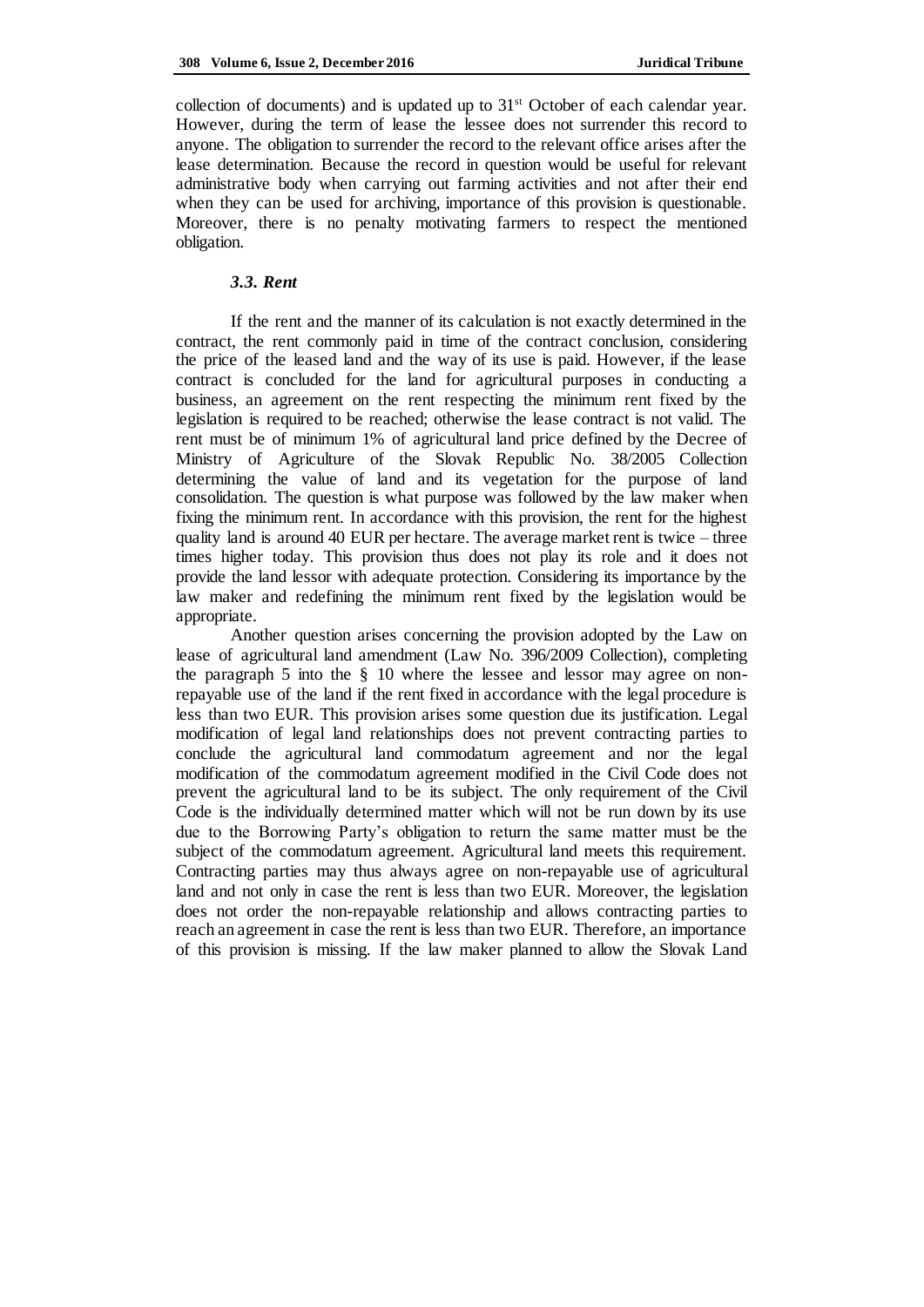Fund to conclude the commodatum agreement, the Law on land fund had to be amended because it allows the Fund to administer the land through the lease and because provisions on the Slovak Land Fund property handling and administration are special provisions towards provisions of the Law on lease of agricultural land. In accordance with current legal provision the Slovak Land Fund is not allowed to conclude the commodatum agreement on land in its administration for agricultural purposes even under the condition the price for the lease is less than two EUR. Internal rules of the Slovak Land Fund set the minimum rent on 2.20 % of the land price in 2014.<sup>10</sup> Finally, from a systematic point of view the provision on nonrepayable use is not among lease relationships regulating provisions characterised by the repayability.

Law on lease of agricultural land allows modification of rent during the contract duration due to the defect or extraordinary circumstances not caused by the lessee and in case of the products price market regulation. The law maker allows the rent modification to motivate the lessee to keep on farming in case of worsened economic or natural conditions, to the detriment of the lessor's right on rent agreed and despite mostly stronger position of lessees in the contract in practice. Lessees are mostly entrepreneurs and the subject of the lease contract concerns their business activities, it means that they have more practical experiences with legal lease relationships than natural persons owning the leased land. Lessees particularly dictate conditions for the lease contract conclusion, limiting lessors to negotiate the rent. In case the average prices of agricultural products cultivated on leased land increased by more than 20% during the three consecutive years and if these products are subject of the market regulation, legislation allows the lessor to require higher rent. Agricultural land lessors usually work out of the agriculture; therefore they rarely have information allowing them to claim their right for higher rent. If the lessor does not find out the prices of agricultural products have been regulated (he either does not know where to find this information or he does not know if the lessee produces these products on his land) and he does not claim his right till 6 months, this right is precluded. This practically causes rare claim of provisions allowing the lessor to modify the rent. Contracting parties may solve this problem through the contractual provision obliging the lessee to inform the lessor on facts necessary to claim the right on the rent modification.

<sup>&</sup>lt;sup>10</sup> In compliance with the Slovak Land Fund General Director order, until 2014 the rent required by the Slovak Land Fund from the lessee was 1.5% of the land price determined according to Bonited Soil-Ecological Units. In 2014 the rent increased on 2.20% of this price and since 2015 it is yearly modified by the year-on-year average inflation rate published by the Statistical Office of the Slovak Republic for previous year. These modifications are aimed to approximate the rent for lease of the Slovak Land Fund land towards the market rental.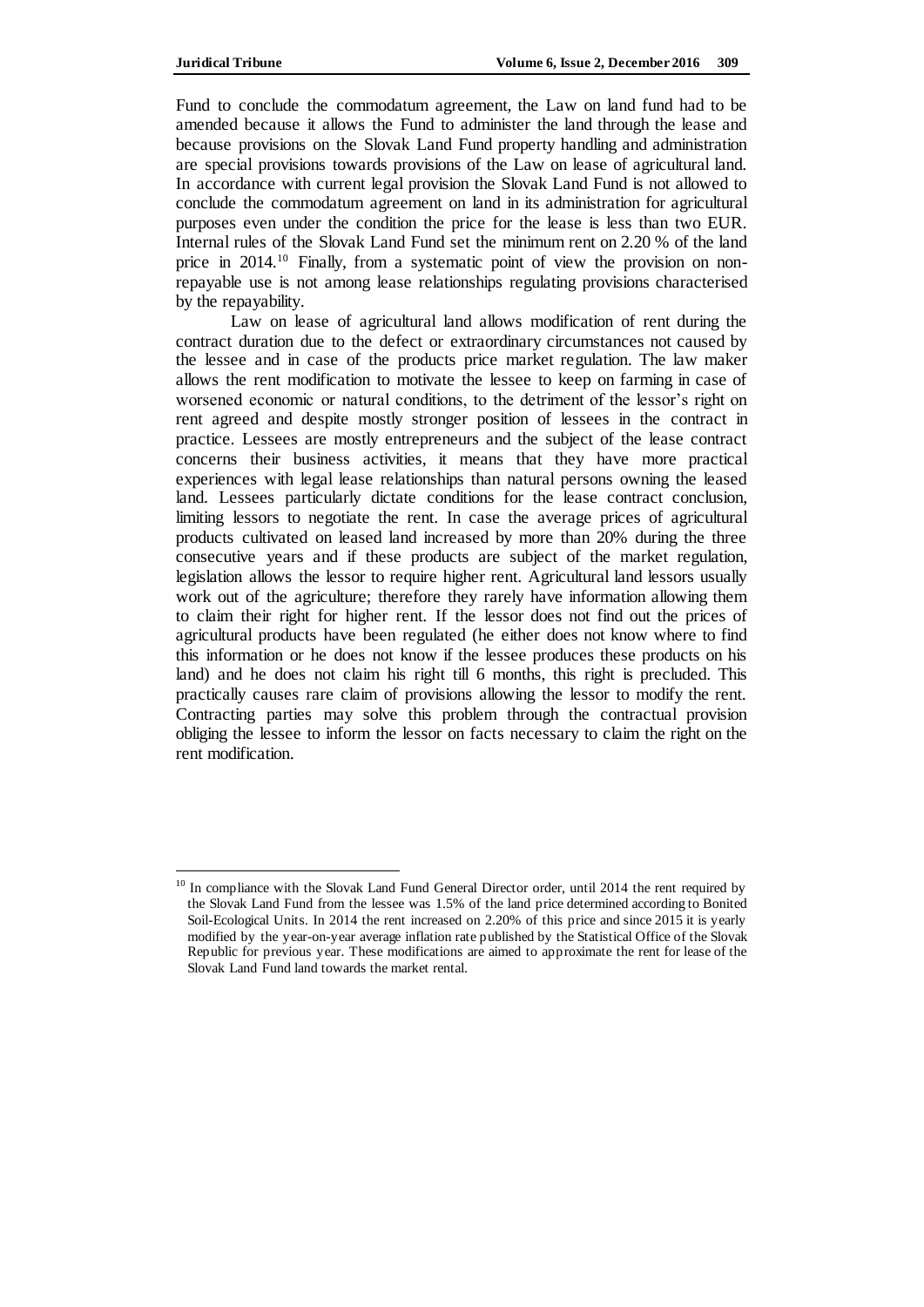#### **4. Non – essential terms of the lease contract**

Additionally to the essential terms, the lease contract should contain further details on the lease relationship, avoiding potential conflicts between contracting parties. These include the term of lease, the way of surrender and use of subject of the lease, the term, the form and the way of paying the rent, usual or extraordinary costs, securing the lease relationship, sublease relationship, the way of the lease termination, returning the matter after the lease termination and the prior right of the lessee to conclude a new lease contract.

#### *4.1. Prior right of the lessee to conclude a new lease contract*

Some Member States use the so-called option to purchase the agricultural land for the benefit of the lessee. For example, Belgium, Italy, the Netherlands, Scotland and France guarantee the *ex lege* options to purchase, while Germany provides the possibility to agree on the option to purchase within the lease contract for the benefit of the lessee. In Hungary and Poland, the *ex lege* option to purchase is guaranteed for the lessee only in case of lease longer than three years, while in Lithuania the one year term of lease is sufficient for the option to purchase.<sup>11</sup>

In Slovakia, the *ex lege* legislation does not guarantee the option to purchase for the lessee, however there are no restrictions for contracting parties to agree on it in the lease contract, however, the legislation provides the lessee with the so-called prior right for the new lease contract conclusion. Provision of the § 13 par. 2 of the Law on lease of agricultural land regulates the prior right of the lessee on land leased from natural and legal persons. Prior right of the lessee on land of the Slovak Land Fund is regulated individually in provisions of the § 13 par. 3 to 8 of the Law on lease of agricultural land.

Although the prior right of the lessee is guaranteed by the legislation, specifying details of its realisation in the lease contract is necessary for its application. In accordance with the § 13 par. 2 of the Law on lease of agricultural land, "*the lessee has right for prior conclusion of the new lease contract on land for the rent commonly paid, when he meets his contractual obligations duly and properly*". In its second clause, the law determines four cases when the lessee has no prior right even in case he duly meets the lease contract obligations:

- *(1)when the lessor runs his own business in agriculture upon the termination of lease due to the term of lease expiration or due to the period of notice expiration;*
- *(2)when the new lessee is a person close to the lessor;*

 $\overline{a}$ 

*(3)when the new lessee is the legal person of which the lessor is a member or an associate member;*

<sup>&</sup>lt;sup>11</sup> Ciaian Pavel et al. *Rental Market Regulations for Agricultural Land in EU Member States and Candidate Countries*. Centre for European Policy Studies, Brussels, 2012, p. 21-23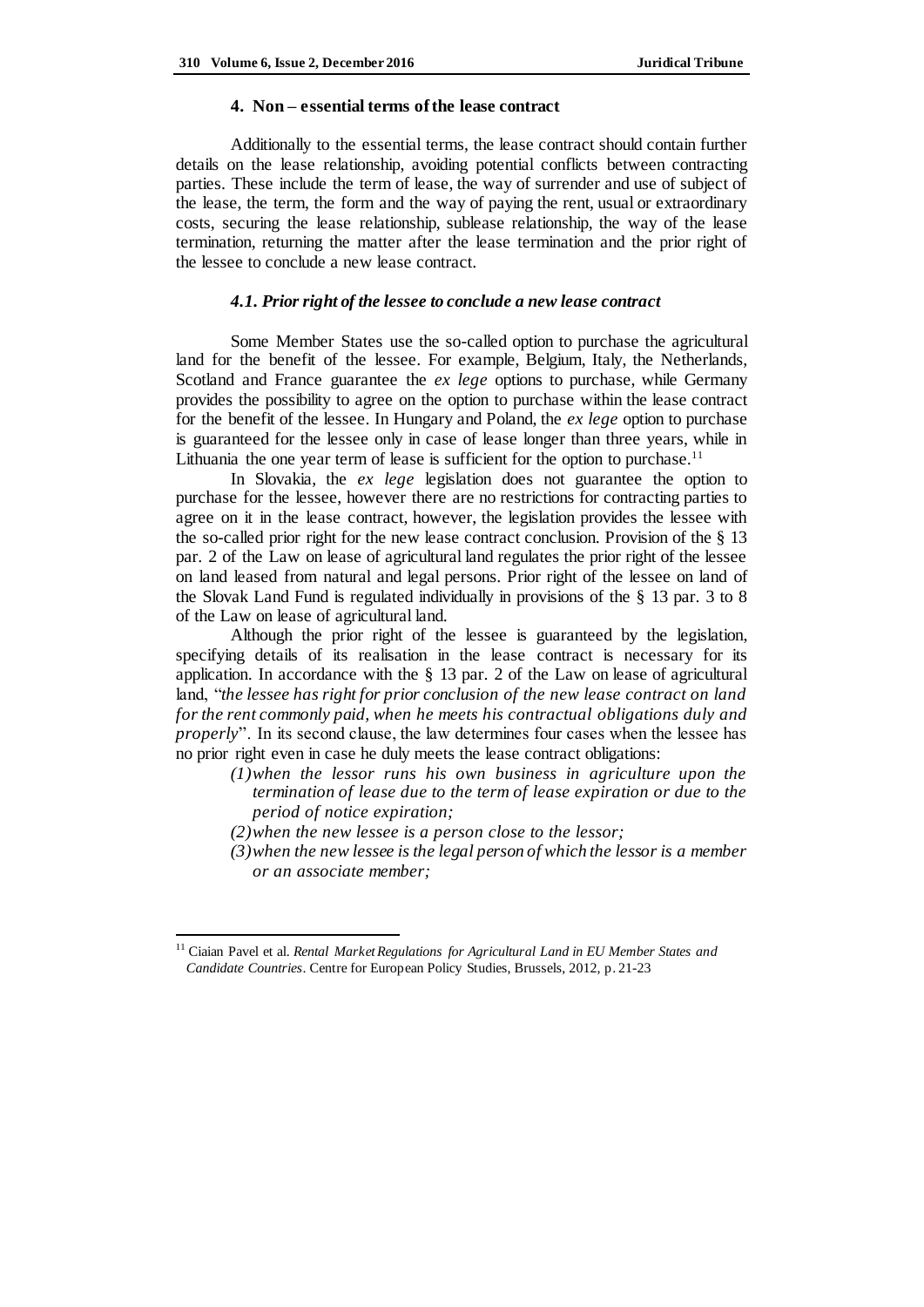# $(4)$ when the land determined in accordance with special legislation <sup>12</sup> for *other than agricultural purposes is concerned.*

Legislation provides the lessee, after the lease contract termination and in case of the lessee's interest, with right for prior conclusion of the lease contract with the lessor on land used by the lessee up to now, under the condition that the lessor will be willing to lease this land. This reflects the obligation of the lessor preferentially to conclude the lease contract with current lessee on this land, if the lessee applies for it.

Questions the legislation does not deal with arise here. In what term and what way should the lessee apply his prior right towards the lessor? What penalty threatens the lessor for violating the prior right of the lessee to conclude the new lease contract? Will the new lease contract with the new lessee be valid without acceptation of the prior right of current lessee? Is this provision in compliance with the Constitution of the Slovak Republic and with human rights guaranteed by the European Convention on Human Rights?

# **4.2. Prior right for conclusion of the new lease contract – the view of the lessee**

To successfully enforce the prior right for conclusion of the new lease contract, the lessee must particularly know that the legislation provides this right and in what cases he has this right. The lessee may preventively and repressively protect his prior right for conclusion of the new lease contract.

Preventive legal protection is based on rights and obligations properly modified by contracting parties within the lease contract. Legislation allows a contractual arrangement concerning the term and the way in which the lessee applies his right for prior conclusion of the new lease contract. In order to secure the legal certainty, it would be advantageous for both parties to agree on the term when and how the lessee may apply his prior right at the lessor.

The action is a repressive tool, however, its bringing does not exclude a settlement between contracting parties through the conciliation. The lessee may claim the compensation, eventually the contractual fine if agreed in the lease contract, at the court. When the contractual fine has not been agreed within the lease contract, the lessee may only claim the damages; however, this requires relatively difficult evidence of cost of damage incurred and of a causal connection between the damage and the violation of lessor's obligation preferentially to conclude the lease contract with the original lessee.

Although the legislation provides the lessee with right for a prior conclusion of the new lease contract, it omits providing the legal protection in the form of any sanction for the lessor in case of its violation. The question is whether the lessee may claim at the court his prior right through the special action for fulfilment, i.e. the action resulting in a final judgment replacing the missing will of lessor to valid

 $\overline{a}$ 

<sup>&</sup>lt;sup>12</sup> Law No. 220/2004 Collection on protection and use of agricultural land.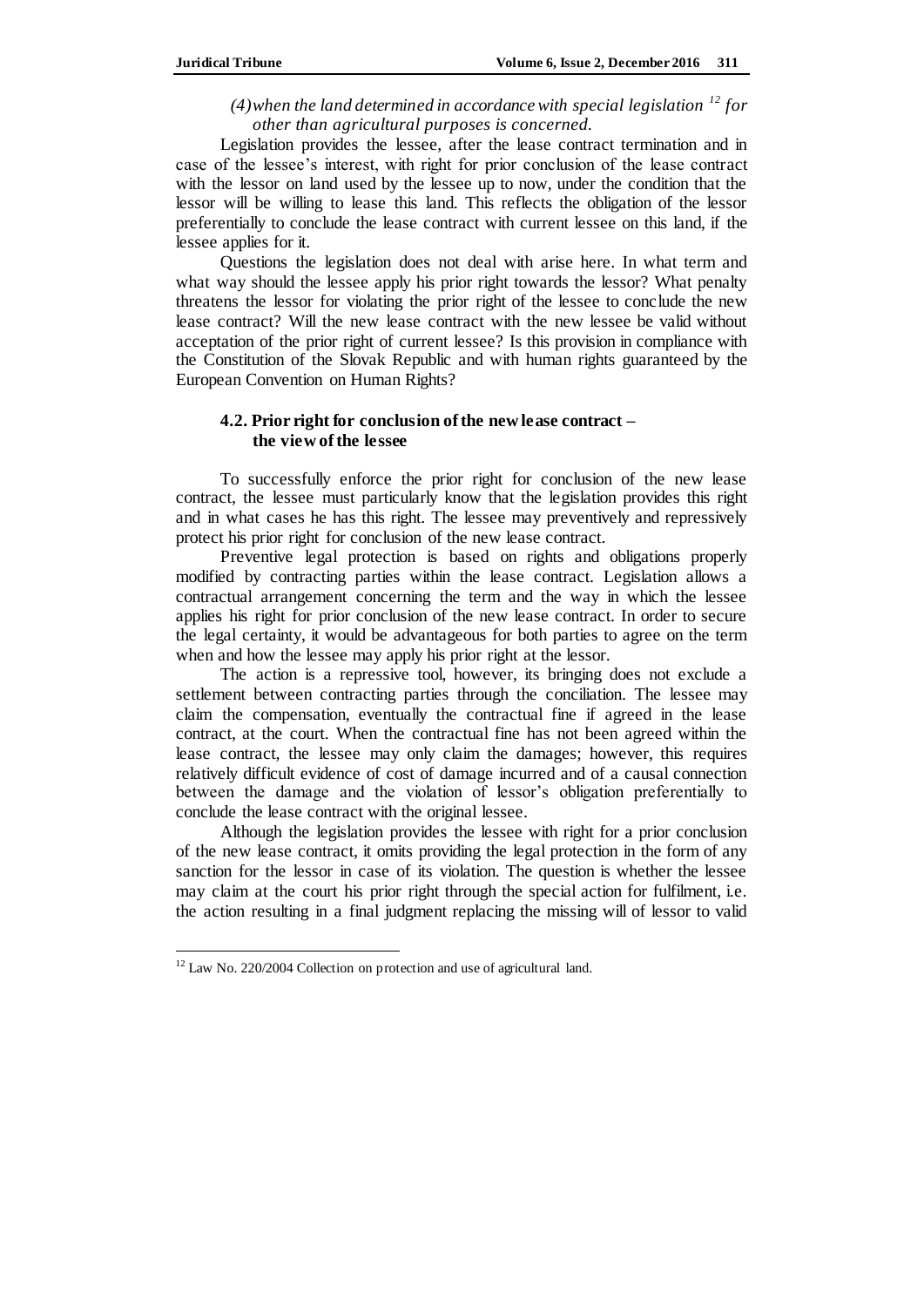conclusion of the new lease contract. By the opinion of the legal theory, the will indicated by the subject of legal relationship may be replaced by the judicial decision only when it is literally allowed by the legislation.<sup>13</sup> For example, in provision § 603 par. 3 of the Civil Code the party entitled within the contractual option to purchase may require the new buyer in case of its violation to provide the matter for purchase. Decision of the court will thus represent the proposal for contract which the entitled party may accept and thus conclude the contract. However, there is no similar provision in § 13 par. 2 of the Law on lease of agricultural land, therefore it probably will not be possible to claim the conclusion of the lease contract through an action for fulfilment.

When the lessor cannot be forced through the court to conclude the lease contract with current lessee and thus to respect his prior right, then it does not make any sense to require the court to declare a void or voidable contract concluded between the lessor and third party (new lessee). If the court even declares such void or voidable contract, the lessee would still have no legal tools to force the lessor to conclude the new lease contract with him. Furthermore, it is questionable whether the court may declare a void or voidable lease contract concluded between the lessor and third party, based on the violation of the prior right of the lessee. The question is the void or voidable contract is going on. Cases of voidable legal acts are exhaustively defined within the § 40a of the Civil Code where the violation of prior right of the lessee for conclusion of the new lease contract is not involved. In accordance with the decision of the Supreme Court of the Slovak Republic, "this naming cannot be even analogically extended to other cases."<sup>14</sup> In such case, we only can think of the option to claim the void legal act (lease contract with third party). Reasons for the void legal act are introduced in provision of the  $\S 37 - 40$  of the Civil Code. There is no judicatory of courts towards concerned problem; however, courts have been dealing with some cases concerning the option to purchase of the lessee. In accordance with the Decision of the Supreme Court of the Slovak Republic, "when the option to purchase between the lessor of nonresidential premises and the lessee has been agreed only as the legally binding relationship without the substantial legal nature, the purchase contract between the lessor and third party is not void, as defined in the  $\S$  39 of the Civil Code."<sup>15</sup> The Court justifies this Decision as "this contract only binds its parties; therefore its violation may have legal consequences only for them, without any influence on legal status of third party – the opponent." Additionally, "the fact that the subject of fulfilment has been earlier promised by the seller – the opponent to the complainant within the contract, cannot be the background for the conclusion that

<sup>13</sup> <sup>13</sup> Vojčík Peter et al, *Nahradenie prejavu vôle v teórii a súdnej judicature*, Justičná akadémia, Pezinok, 2013, p. 17-38.

<sup>&</sup>lt;sup>14</sup> R 50/1985 From Deciding of courts and state notaries assessment applying provisions amended in 1982, negotiated by the civil law college of the Supreme Court of the Slovak Republic on 22<sup>nd</sup> May1985, Cpj 13/85.

<sup>&</sup>lt;sup>15</sup> R 30/2000 Judgement of the Supreme Court of the Slovak Republic of 27<sup>th</sup>April 1999, sp. zn. 1 Cdo 7/99.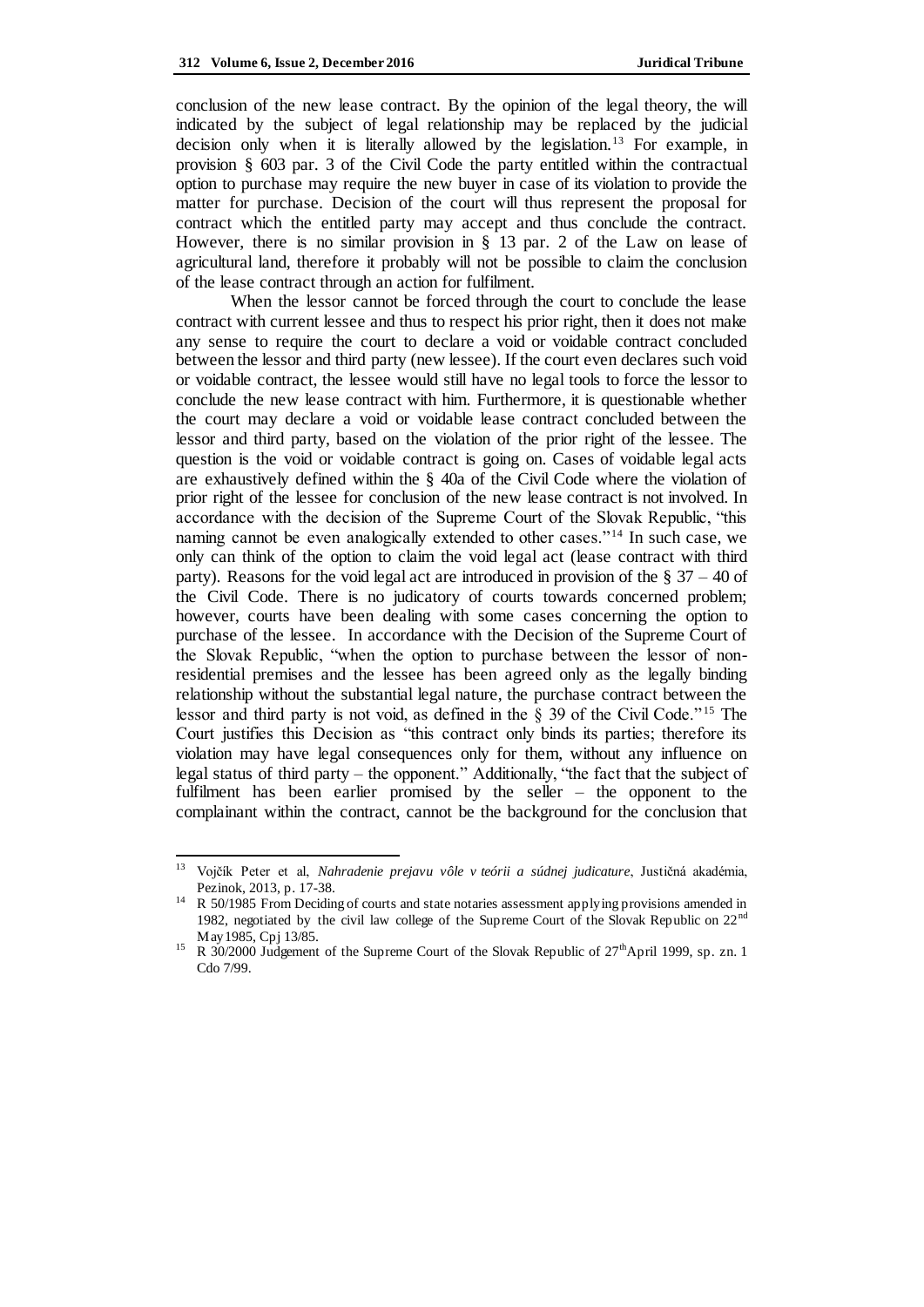the purpose of the purchase contract violated or evaded the law or was inconsistent with good morals.<sup>16</sup>

Moreover, application of the arrangement of void legal act seems to be too restrictive sanction, as use relationships are only concerned. Even in case of the legal option to purchase of co-owners towards the tenancy in common, the Civil Code does not give any sanction because of its violation in the nature of void legal act, but only by voidable legal act, i.e. the legal act will be only valid until entitled persons claimed the voidable legal act. The voidable legal act must be minded within the term of prescription from the moment when this legal act was carried out; otherwise the opposite party might raise an objection of prescription. Ownership right is, contrary to use relationships, one of the fundamental human rights. Then if the ownership right as a human right enjoys only the legal protection through voidable legal act, would it be fair to give sanction because of violation of prior right of the user (lessee) towards the land owner by void legal act? This question may be answered by the application practice of courts, or by the law maker amending the debatable provision § 13 par. 2of the Law on lease of agricultural land. For legal certainty and balance of legal relationships it would be adequate if the law maker in provision § 13 par. 2 of the Law on lease of agricultural land explicitly introduces the sanction, adequate to violation of prior right of the lessee (e.g. opportunity of original lessee to claim the new lessee to provide the matter for lease, opportunity to claim voidable legal act which is conclusion of the lease contract with the new lessee). Otherwise the lessee can only claim the damages caused by the violation of prior right, especially in case the contracting parties did not agree on contractual penalty for such violation. Considering a difficult demonstration of high of damage and causal connection of this damage in connection with violation of prior right of lessee, provision § 13 par. 2 of the Law on lease of agricultural land seems to be legally unenforceable; and thus obsolete in the application practice.

# *4.3. Prior right for conclusion of the new lease contract – the view of the lessor*

Civil Code (§ 123) authorises the owner to hold, use and handle the subject of his ownership and to enjoy its benefits. Through introduction of prior right of the lessee, the law maker has restricted the right of the owner to handle the subject of his ownership, as he cannot freely decide on handling the relevant immovable property, i.e. on who will be entrusted to use the land after the lease contract termination.

Perhaps there has been a good idea of the law maker particularly to protect the subject of the lease (the land) from fragmentation, to ensure a consistent use of agricultural land and, at the same time, "to create an appropriate legal environment guaranteeing the land user that within  $5 - 10$  years he may invest into the land and

<sup>&</sup>lt;sup>16</sup> R 30/2000 Judgement of the Supreme Court of the Slovak Republic of  $27<sup>th</sup>$ April 1999, sp. zn. 1 Cdo 7/99.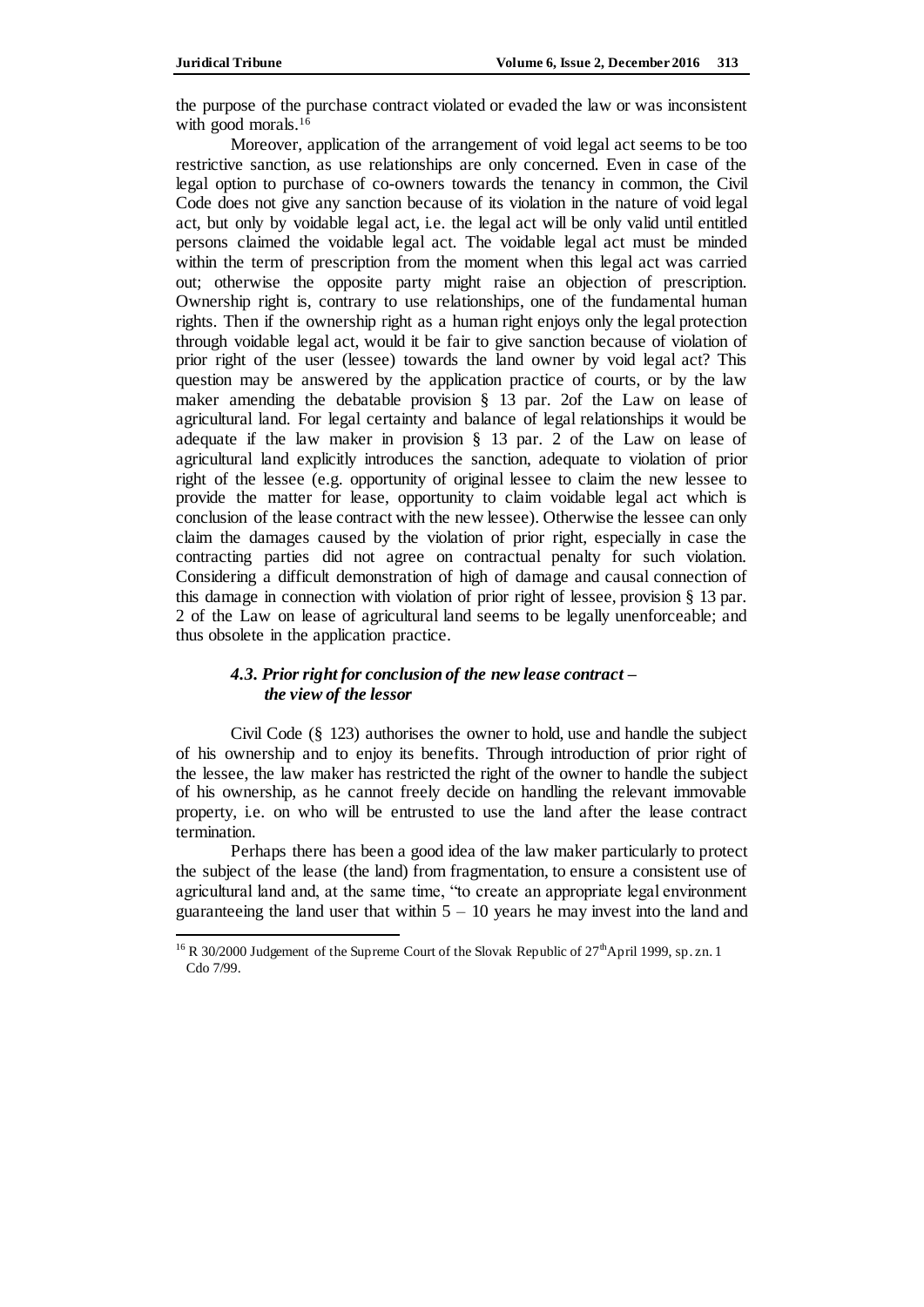into means of production needed for management which will retrospectively guarantee his prosperity and economical and social development of rural areas, as well."<sup>17</sup> The explanatory memorandum does not explain why the law maker decided to protect the right of the lessee to the detriment of the lessor; therefore we can only suppose that it was based on mentioned reasons.

The question is, what extent is the law maker competent to intervene in the ownership right of individual without its violation, for the benefit of the objective pursued. The ownership right is either protected by the Article 20 of the Constitution of the Slovak Republic and by the European Convention on Human Rights, as well. On the other hand, the beneficial use of the lessee is not among the basic human rights, therefore the law should not favour the legal protection of rights of the lessee before rights of the owner (lessor), to the detriment of his ownership (disposal) right to handle the land freely.

There is a different situation when the land is leased from the Slovak Land Fund which administers (not owns) agricultural land. The role of the Slovak Land Fund is to administer agricultural land and its leasing is one of the few provided solutions. In this case, an interest of the Slovak Land Fund and of the unknown owners is the land to be managed by the subject conscientiously meeting its contractual obligations and thus towards other new candidates, its right for prior conclusion of the lease contract is legitimate. However, we have to keep on mind that there is only 25% of agricultural land in administration of the Slovak Land Fund. Making the fund administration more effective must not lead to restrictions of ownership rights of lessors having three quarters of agricultural land in their ownership.

On the other hand, we have to admit that there is no absolute human right, $18$  i.e. it may be restricted by other human right where it is necessary to look for a rational compromise between both human rights concerned or requirements of public interest. On the other hand, it is necessary to respect the principle of proportionality, i.e. if the "rational relationship between the means used and the purpose observed or, in other words, if the fair balance between requirements of public interest and requirements of an individual have been achieved."<sup>19</sup> Then the question is whether there is a fair balance between the interest of the lessor to dispose freely with the subject of his ownership and the general public interest intended by the law maker through embedding the prior right of the lessee. The

<sup>17</sup> Puškáč, Jaroslav, *Návrh legislatívnych opatrení zameraných na rozvoj vidieka a stabilitu podnikateľského prostredia v poľnohospodárstve,* Slovenská poľnohospodárska univerzita, Nitra, 2009, p. 268.

<sup>&</sup>lt;sup>18</sup> except for the prohibition of torture in art. 3 of the European Convention on Human Rights.

<sup>&</sup>lt;sup>19</sup> Agosi c. Italy (of 24<sup>th</sup> October1986, Annuaire, č. 108) cited from Svák Ján, *Ochrana ľudských práv*, Eurokódex, Bratislava, 2003, p. 735-736. Also in case Sporrong a Lönnroth c. Sweden, for provision of article 1 of the Complementary Protocol 1 of the ECHR, the European Court of Human Rights had to determine whether the fair balance between requirements of public interest and requirements of an individual exists. Otherwise the individual would have to bear an excessive burden (cited from Svák Ján, *Ochrana ľudských práv,* Eurokódex, Bratislava, 2003, pp. 749-750).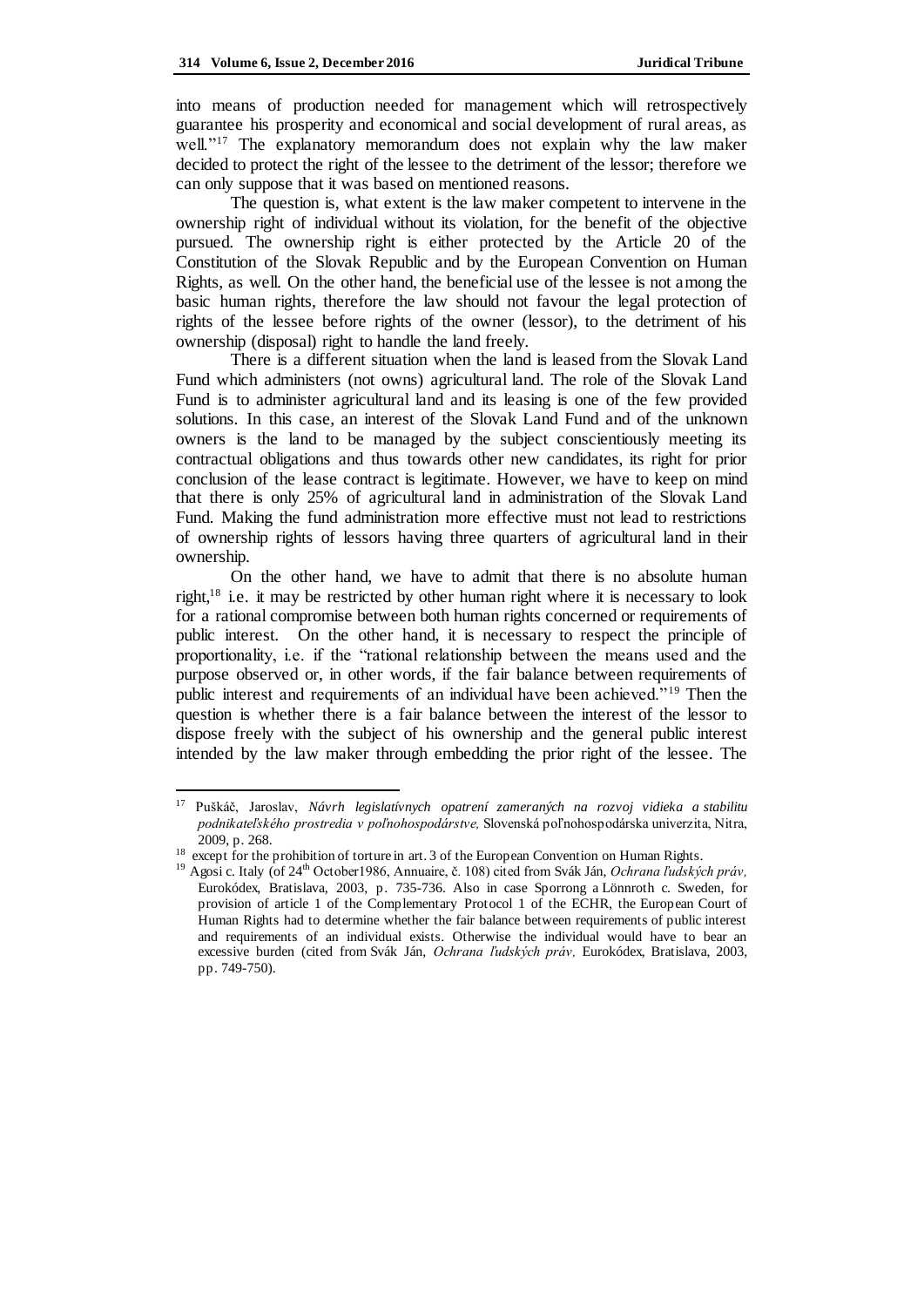motive of the law maker to adopt the provision on prior right of the lessee can be only supposed, because reasons for taking this measure are not provided by the explanatory memorandum to the Law on lease of agricultural land,

If the aim of the legislature was to protect agricultural land and to ensure its best possible management and exploitation for agricultural purposes, or to temporarily resolve the issue of fragmentation of land and to support agricultural production, then the provision of the § 12a on the sublease right better serves for this purpose, as the current lessee is obliged to conclude with the owner (current lessor) the sublease contract on different land because the original land may not be given to the lessor due to impossible rational use or access. In that case the lease is not terminated before the land consolidation (§ 12 par. 3 of the Law on lease of agricultural land). Finally, determination of land for other than agricultural purposes is one of the four exhaustively introduced reasons when the prior right of the lessee is not eligible even when the lessee duly and properly meets his obligations given in the lease contract.

More probable version is that the law maker has been following objectives concerning guarantees of entrepreneurs' investments into agriculture. This is given in the provision of the  $\S$  8 par. 1 on minimum term of the land lease in conducting a business (5 years); the entrepreneur also knows or should know his business planed return of investments and thus, before he starts his business activities, he should negotiate with the lessor the term of lease to be agreed within the lease contract. Withdrawal from such negotiated lease contract is only possible based on the explicit agreement reached by contracting parties (§ 676 par. 1 of the Civil Code) or in case the ownership of the immovable matter is changed but the lessee is the only authorised to give notice of termination (§ 680 par. 3 of the Civil Code). Finally, return of investment to the lessee is guaranteed by the § 13 par. 1 of the Law on lease of agricultural land according to which, when the lease is terminated before the term of return of expenditures incurred for maintenance of land in condition appropriate for a proper agricultural use expires, the lessee has right for adequate prolongation of term of lease or for adequate compensation. Therefore, there is no reason for the lessee to be protected through restriction of the ownership right of lessor – agricultural land owner.

It follows that a disproportional burden is put on the owner because there is no general interest to be preferred before individual interest of the owner. Moreover, the legislation guarantees the renewal of the lease with original lessee for the rent commonly paid, i.e. not for the rent the potential candidate for lease would provide. There is no possibility for the lessor to lease the land for third party willing to pay a higher rent which would finally have an impact on average rent in relevant locality. Thus the law maker has significantly intervened into the free price setting and into the agricultural land market development as well.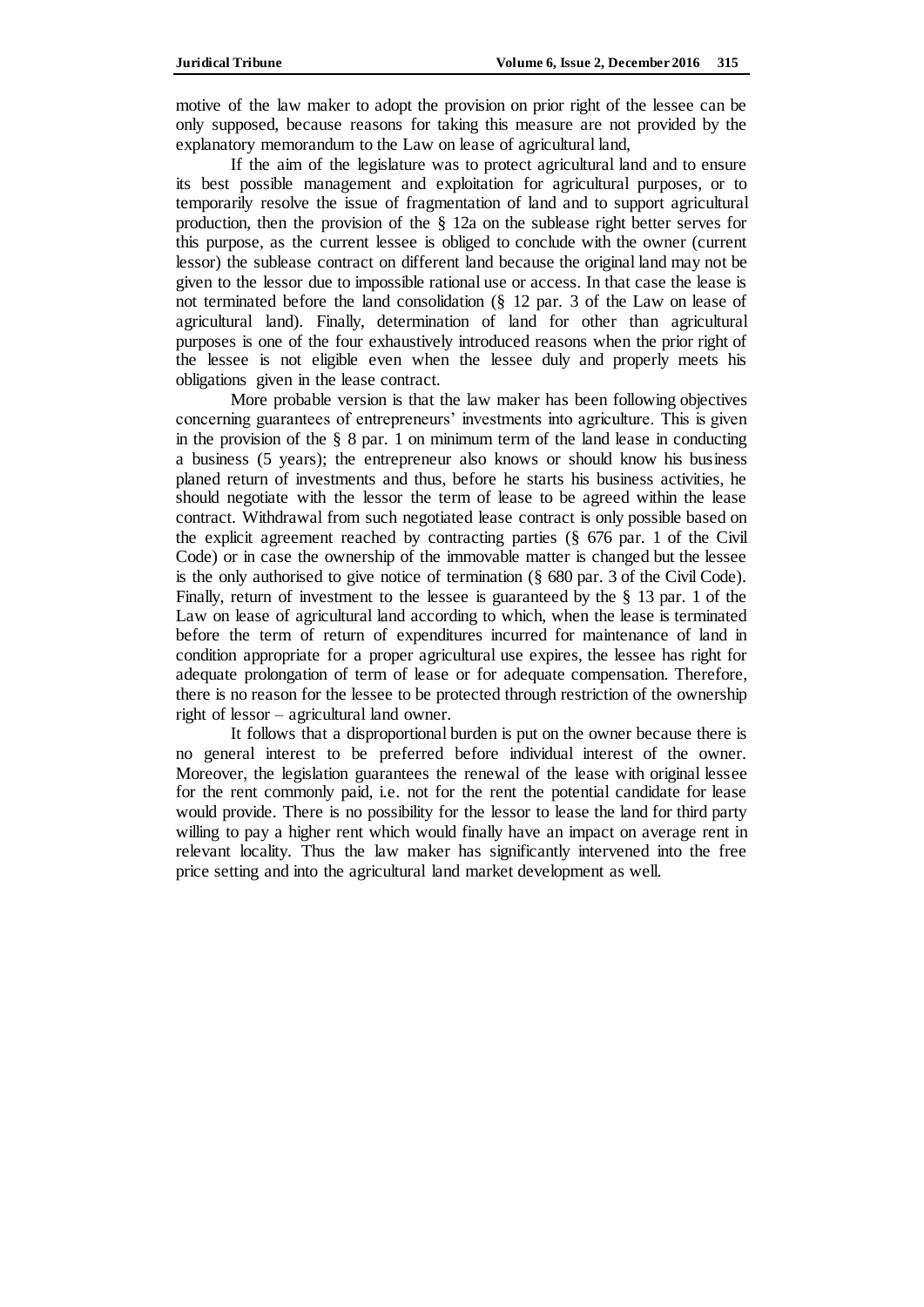#### *4.4. Prior right of the lessee for land from the Slovak Land Fund*

Provision on right of the lessee for prior conclusion of the new lease contract is legitimate in case the land is leased from the Slovak Land Fund. Slovak Land Fund naturally prefers lessees who have been using the land up to now and meeting their obligations in time. Right here the law maker modified through amendments to the Law on lease of agricultural land the prior right of the lessee for land especially leased from the Slovak Land Fund.

In accordance with provision of the § 13 par. 3 of the Law on lease of agricultural land, "*when land managed by the fund in accordance with special rule is concerned, the lessee, duly and properly meeting his obligations from the lease contract, has prior right for conclusion of the new lease contract for the rent commonly paid.*" There is no justification for this provision because this right is also guaranteed by the § 13 par. 2 of the Law on lease of agricultural land, without special marking of the land lease from the Slovak Land Fund.

On the other hand, the law maker is not considering the situation when land in administration of the fund is provided to a real owner in terms of the restitution. Is the lease contract still valid together with the prior right of the lessee? If we start from the precondition that the fund is basically an indirect representative of the "unknown owner" administering his property in its name, then it is obliged to transfer all rights and duties of this administration on the owner who will be then bound by the lease contract and by the prior right of the lessee what in the given situation contradicts the constitutional right of the owner.

Provision on the prior right of the lessee for land from the Slovak Land Fund has been restricted by the legislation<sup>20</sup>for the benefit of young farmers<sup>21</sup>and farmers meeting requirements for the small enterprise<sup>22</sup> or microenterprise<sup>23</sup> willing to focus on special plant production or special animal production<sup>24</sup> where such farmer is required to own or to have in the lease some agricultural land. The fund may lease for such farmer only a limited area of the land up to the area of land

Law No. 363/2014 Coll., amending the Slovak National Council Law No. 330/1991 Collection on land consolidations, land ownership arrangement, land offices, land fund and on land communities, as amended, and amending some acts.

<sup>&</sup>lt;sup>21</sup> In accordance with art. 2 par. 1 letter n) of the Regulation (EU) No 1305/2013 of the European Parliament and of the Council, "young farmer" means a person who is no more than 40 years of age at the moment of submitting the application, possesses adequate occupational skills and competence and is setting up for the first time in an agricultural holding as head of that holding.

<sup>&</sup>lt;sup>22</sup> In accordance with art. 2 par. 2 Annex I of the Commission Regulation (EU) No 651/2014, a small enterprise is defined as an enterprise which employs fewer than 50 persons and whose annual turnover and/or annual balance sheet total does not exceed EUR 10 million.

<sup>&</sup>lt;sup>23</sup> In accordance with art. 2 par. 3 Annex I of the Commission Regulation (EU) No 651/2014, a micro-enterprise is defined as an enterprise which employs fewer than 10 persons and whose annual turnover and/or annual balance sheet total does not exceed EUR 2 million.

<sup>24</sup> Special plant production is represented through cultivation of vineyards, hop-fields or orchards or cultivation of special crops such as vegetables, root crops, legumes, medical herbs, aromatic herbs, spice, poppy, hemp, amaranth, buckwheat, millet. Special animal production represents the stocking density of agricultural land from 0.4 livestock unit per hectare (details in the regulation of the government No. 416/2014).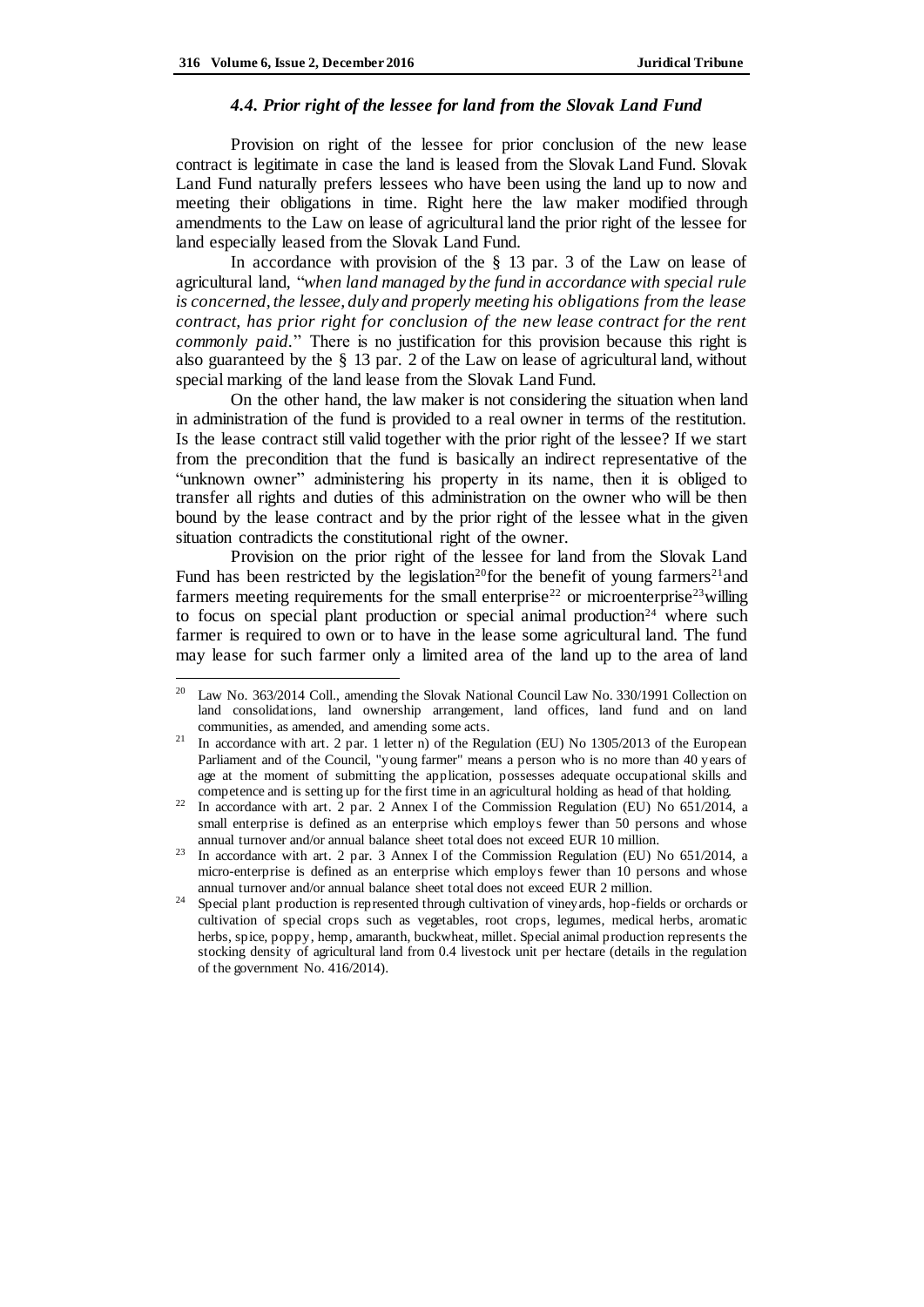transferred in ownership or lease from other subjects with ceiling of 28 hectares. The right of original lessee for lease of all land leased from the fund is not deprived by the legislation, except for the part of this land<sup>25</sup>especially for special plant production and special animal production. This restriction of the lessee does not apply when he operates the special plant production and special animal production in the determined extent.

This step of the law maker can be positively perceived from the view of specialisation of agricultural production.<sup>26</sup>Also Ciaian, Kancs and Pokrivčák point out the insufficient level of specialisation of agricultural production especially caused by excessive transaction costs and by the market imperfections.<sup>27</sup> It is, however, questionable if the law maker has been also considering the status of the land ownership and land fragmentation. Although the explanatory memorandum quantifies the area of land for special plant production and special animal production (11 019 hectares), the question of the access to this land and the coownership issues are not concerned. It is therefore questionable, how many hectares of the area of 11 019 hectares will be possible to be determined for special agricultural production, ensuring the access to this land and to the resting land leased by the original lessee. Without the legal support, the Slovak Land Fund has probably only to consider this criterion, so that the new provisions of the law does not lose their effect. Ensuring such access in practice without land consolidation is questionable. The law maker also does not explain the reason for laying down the maximum area of 28 hectares that may be leased by the fond to the lessee for the specialised agricultural production. Finally, when the potential lessee wants to receive the land from the fund, he must first justify the ownership or conclusion of lease contracts with other subjects on the same required area. With respect to fact that only a small number of young farmers is supposed to own a sufficient area of land, and with respect to fact that the law maker did not cancel the existence of the prior right of the lessee for conclusion of the new lease contract also between private persons, and considering the limitation of resources in the area where the young farmer gains the land, land ownership fragmentation and access we can state that the subject provision is not sufficient for achieving the intended objective.

Although the provision of the § 10 par. 6 of the Law on lease of agricultural land prevents the lessee from subleasing the land leased from the fund (except for the § 12a), within the provision of the § 13 par. 6 of this law the law maker especially forbids to sublease the land leased from the fund for specialised agricultural production, reasoning concerns about the possible misuse of the new legal arrangement. Duplicate legal modification, however, cannot prevent from

 $\overline{a}$ <sup>25</sup> Depending on the area of land leased from the Slovak Land Fund, prior right of the original lessee for land with area of 3 to 10% of the leased area will be restricted (§ 13 par. 5 of the Law on lease of agricultural land).

<sup>26</sup> Rumanovská Ľubica, Takáč Ivan *Realizácia spoločnej poľnohospodárskej politiky v rokoch 2014- 2020,* Slovenská poľnohospodárska univerzita, Nitra, 2015, p. 60- 67.

<sup>27</sup> Ciaian Pavel et al, *Comparative Advanteges, Transaction Costs and Factor Content of Agricultural Trade: Empirical Evidence from the CEE,* XIIth congress of the Euroepan Association of Agricultural Economics, Ghent, 2008, p. 1-28.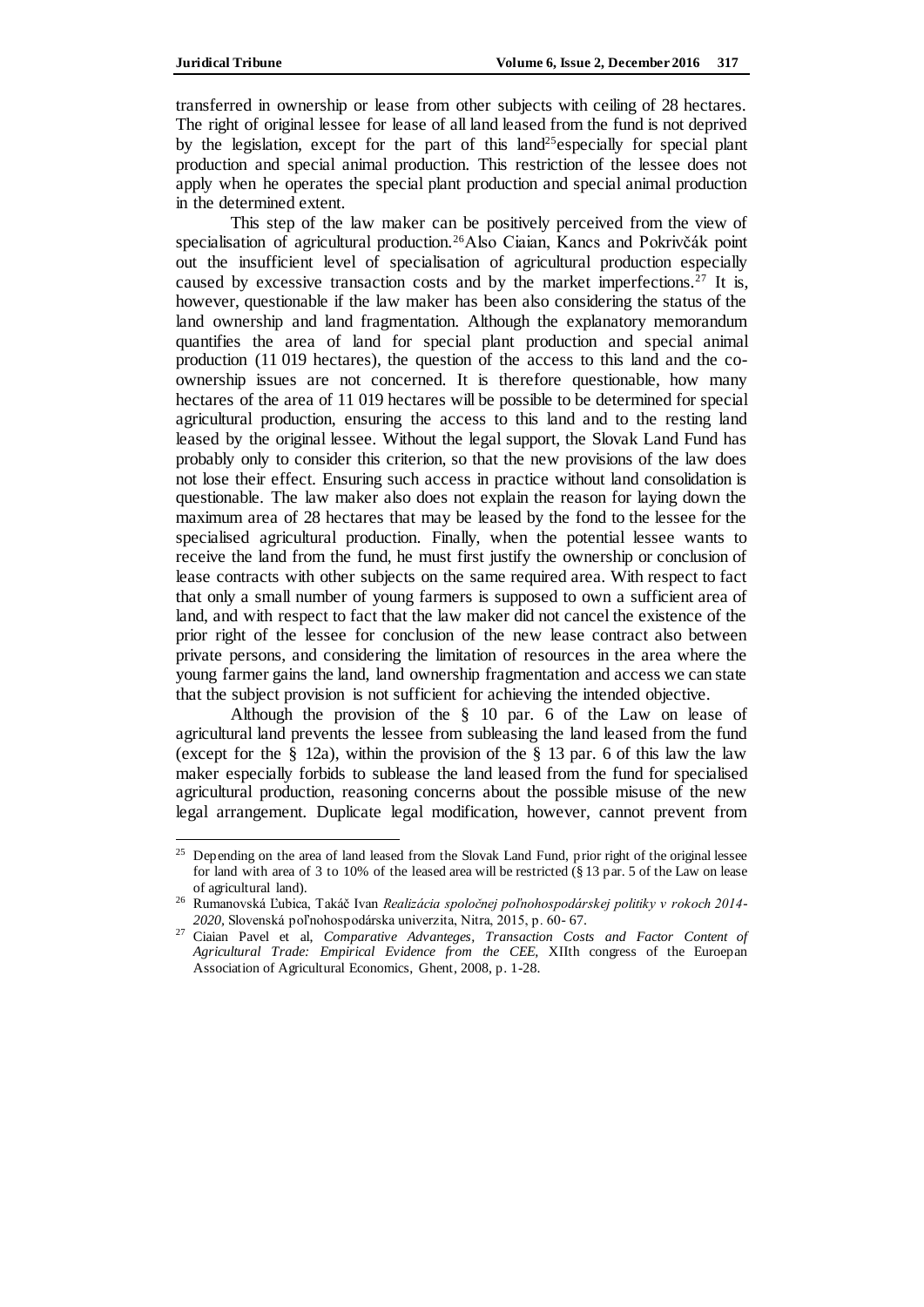possible misuse more than the law forbidding the sublease within the only one legal provision, it anyway contributes to the opacity of the lease legal modification.

### **5. Conclusion**

When modifying lease relationships on agricultural land, Slovak law maker prefers dispositive legal norms, providing a wide scope of freedom for subjects of the lease relationship. It depends on contracting parties in what extend they use this scope for precise modification of their rights and obligations within the lease contract. This scope is only rarely used in the application practice. Contracting parties are limited to modification of obligatory requisites of the contract and they do not deal with irrelevant legal arrangements and they thus rely on legal dispositive provisions. These are, however, often very general and brief and their concretisation on the given lease relationship in case of conflict between contracting parties will finally depend on their interpretation and application by the court. Through the so-called prior right of the lessee for conclusion of the new lease contract, the law maker restricts the wide scope for modification of lease relationships. There is no such legal arrangement in other European countries. The law maker thus intervenes in the contractual freedom of the land owner, specifically the selection of the contractual partner as well as the rent, because of guaranteeing the rent commonly paid. On the other hand, the law maker omits to give sanctions the provision in case that the lessor violates the prior right of the lessee. It is also still questionable, what public interest has the law maker been following through the given provision when intervening the ownership right of the lessor and restricting his right freely to handle the subject of his ownership. On the one hand, prior right of the lessee is unenforceable; on the other hand, it collides with the basic human rights and it does not contribute to legal protection of any contracting party. Cancellation of the given provision, or its amendment so that it achieves the objective followed by the law maker and is legally enforceable in compliance with superior legal norms would be therefore adequate.

### **Bibliography**

- 1. Ciaian, P., Kancs, D., Swinnen, J. F. M., Van Herck, K., Vranken, L. 2012. *Rental Market Regulations for Agricultural Land in EU Member States and Candidate Countries.* Working Paper no. 15. Brussels: Centre for European Policy Studies, 2012, no. 15, s. 21-23;
- 2. Ciaian, P., Kancs, D. A., Pokrivčák, J. 2008. *Comparative Advantages, Transaction Costs and Factor Content of Agricultural Trade: Empirical Evidence from the CEE*. In: EAAE 2008 Congress: XIIth congress of the European Association of Agricultural Economics, Ghent, Belgium, 2008;
- 3. Lazar, J. et al. 2006. *Občianske právo hmotné 2*. 3. doplnené a prepracované vydanie. Bratislava: IURA Edition, 2006. 598 s.;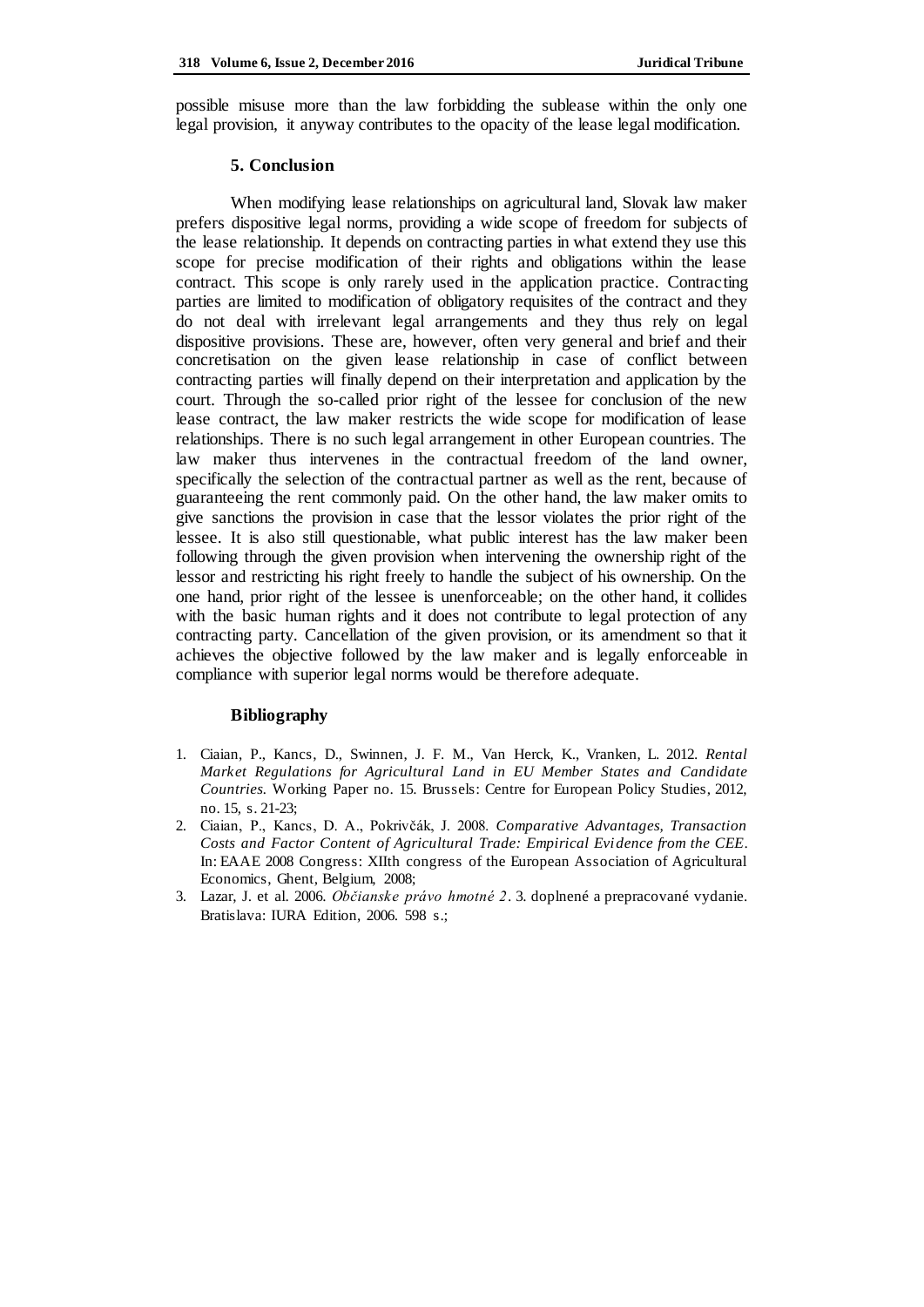- 4. Puškáč, J. 2009. *Návrh legislatívnych opatrení zameraných na rozvoj vidieka a stabilitu podnikateľského prostredia v poľnohospodárstve*. In: Rozvoj vidieka a spoločná poľnohospodárska politika EÚ, Nitra: SPU, 2009. s. 268;
- 5. Rumanovská Ľ, Takáč I. 2015. *Realizácia spoločnej poľnohospodárskej politiky v rokoch 2014-2020.* In: Fast-growing trees and plants growing for energy purposes: international scientific conference. International scientific conference, 2015, pp. 60-67;
- 6. Svák, J. 2003. *Ochrana ľudských práv*. Bratislava: Eurokodex, 2003. 934 s.;
- 7. Vojčík, P. et al. 2008. *Občiansky zákonník. Stručný komentár*. 1. vyd. Bratislava: IURA Edition, 2008. 1218s.;
- 8. Vojčík, P., Bajánková, J. 2013. *Nahradenie prejavu vôle v teórii a sinej judikatúre*. In: Ingerencia súdov do súkromnoprávnych vzťahov: Zásahy súdov do kontraktačného procesu. Pezinok: Justičná akadémia, 2013, s. 17-38.

### **List of cited legal documents**

- 1. Law No. 504/2003 Collection on lease of agricultural land, farm and forest land and on amendment of some laws, as amended [online] 25.06.2008 Available at <https://www.slov-lex.sk/domov>
- 2. Law No. 40/1964 Coll. Civil Code, as amended [online] 25.06.2016 Available at <https://www.slov-lex.sk/domov>
- 3. Law No. 220/2004 Collection on protection and use of agricultural land **[**online] 25.06.2016 Available at<https://www.slov-lex.sk/domov>
- 4. Law No. 363/2014 Collection, amending the Slovak National Council Law No. 330/1991 Collection on land consolidations, land ownership arrangement, land offices, land fund and on land communities, as amended, and amending some laws [online] 25.06.2016 Available at<https://www.slov-lex.sk/domov>
- 5. The explanatory memorandum to the Law No. 504/2003 Collection on lease of agricultural land, agricultural holding and forest land and on amendment of some laws, as amended [online] 25.06.2016 Available at<https://www.slov-lex.sk/domov>
- 6. The explanatory memorandum to the Law No. 571/2007 Collection amending the Slovak National Council Law No. 330/1991 Collection on land consolidations, land ownership arrangement, land offices, land fund and on land communities, as amended, and amending some laws [online] 31.10.2008 Available at <http://www.nrsr.sk/appbin/Tmp/dovodova0379.doc>
- 7. The explanatory memorandum to the Law No. 145/2013 Collection amending the Slovak National Council Law No. 330/1991 Collection on land consolidations, land ownership arrangement, land offices, land fund and on land communities, as amended, and amending some laws [online] 31.10.2016 Available at <http://www.epi.sk/dovodova-sprava/Dovodova-sprava-k-zakonu-c-145-2013-Z-z.htm>

### **List of judgments of national and international courts**

- 1. Agosi c. Italy (of 24the October 1986, Annuaire, č. 108) cited from Svák Jan, *Ochrana ľudských práv*, Eurokodex, Bratislava, 2003, s. 735-736
- 2. Judgment of The Supreme Court of the Czech Republic of 18th September 2001, sp. Zn. 22 Cdo 2760/99 In: Soudní rozhledy č. 3/2002
- 3. Judgment of 27th November 2007 on the complaint No. 74258/01 for violation of the Article 1 Protocol No. 1 on the Convention. In: Justičná revue, annex 4/2008, s.56